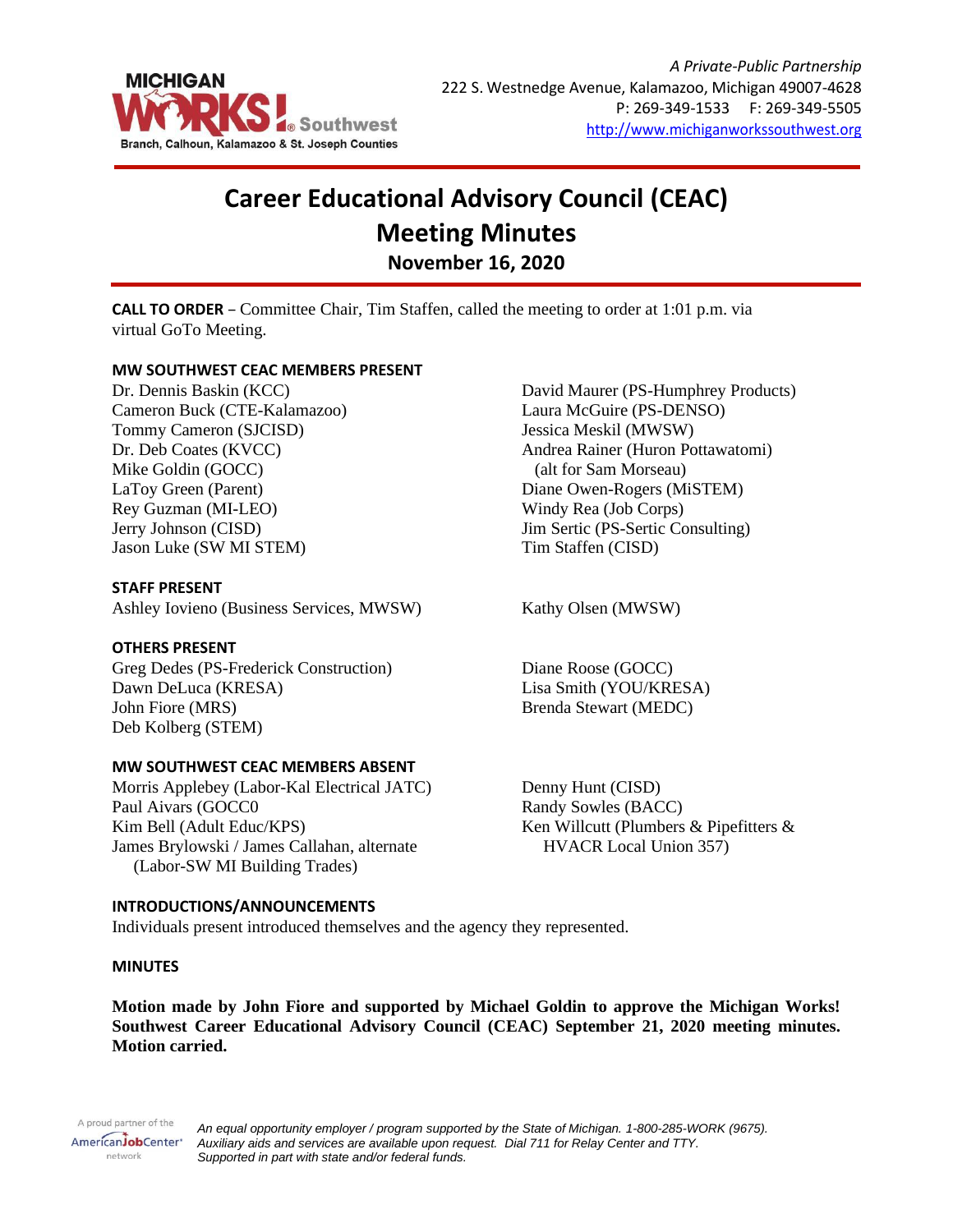# **61b STRATEGIC PLAN UPDATE**

Tim Staffen reported Section 61(b) of the State School Aid Act was revised. This funding supports Career Technical Education (CTE) and Early Middle College (EMC). The revision to the Act required each Career Education Planning District CEPD) to designate their fiscal agency, as well as, whether they would maintain the regional 61(b) strategic plan and the top five career clusters rankings; or if they would be revising the plan prior to December 1, 2020. The three CEPDs in the Michigan Works! Southwest area each elected to maintain the current plan and career cluster rankings. The CEPD fiscal agencies in the Michigan Works! Southwest area were identified to be KRESA for Kalamazoo County, St. Joseph County Intermediate School District for St. Joseph County and Calhoun ISD for Barry, Branch and Calhoun Counties.

# **INDUSTRY CREDENTIALING and OTHER CERTIFICIATIONS**

CTE indicators are focused on credentials that students can earn while still in high school and the State continues to help identify those. It was noted that it has been difficult to identify some of the credentials for manufacturing due to the specifics in this industry. Tommy Cameron reported in St. Joseph County, students earn OSHA 10 certification for many programs, NIMS certification for manufacturing. and IT certification for multiple programs. Other certifications can be earned in welding and MLR certification in automotive. Calhoun County reported certifications can be earned for health and construction, as well as robotics and welding certifications that are aligned with the manufacturing curriculum. Members noted that OSHA 10 and MLR certifications are valuable credentials for students to earn. Laura McGuire reported individuals hired at DENSO can earn OSHA 30 through the company, however it is not required to obtain employment with DENSO. Lisa Smith reported YOU/KRESA is partnering with Branch Area Career Center to offer health care certifications to approximately 30 students. Some will earn a medical certification and others are on track to earn their CNA certification. She added that with the newest COVID-19 health order, completing the required clinical hours this semester may be difficult. One member noted that credential attainment is a measure of program quality under Perkins V.

Another member reported there are grants available through the State to focus efforts on career pathways and credential attainment valued by Michigan employers. Applications for the most recent round are due on December 1, 2020.

Multiple members reported programming has been a challenge with COVID-19 restrictions and everyone is trying to retool and reimagine how to provide services.

#### **CEAC 2021 MEETING SCHEDULE**

Tim Staffen and Kathy Olsen will meet to plan a 2021 schedule. It was noted a meeting will be necessary in March to review and approve the Perkins. Career Education Planning District (CEPD) planning summaries. Directors should have their CEPD budgets by then.

#### **COVID-19 UPDATES**

Many attendees reported their organizations are adjusting to restrictions due to COVID-19, including what was announced the previous evening. Tim Staffen reported it has been necessary for schools to make multiple adjustments. The Calhoun Area Career Center began with distance learning and had plans to phasein a hybrid model; however, the health department was encouraging a delay in doing so. He also reported that many students are requesting additional support.

Tommy Cameron reported St. Joseph County has been using a mix of in-person and virtual instruction and that students are not doing well with the hybrid model. Instructors for Career Technical Education are looking at the positives and negatives of all options.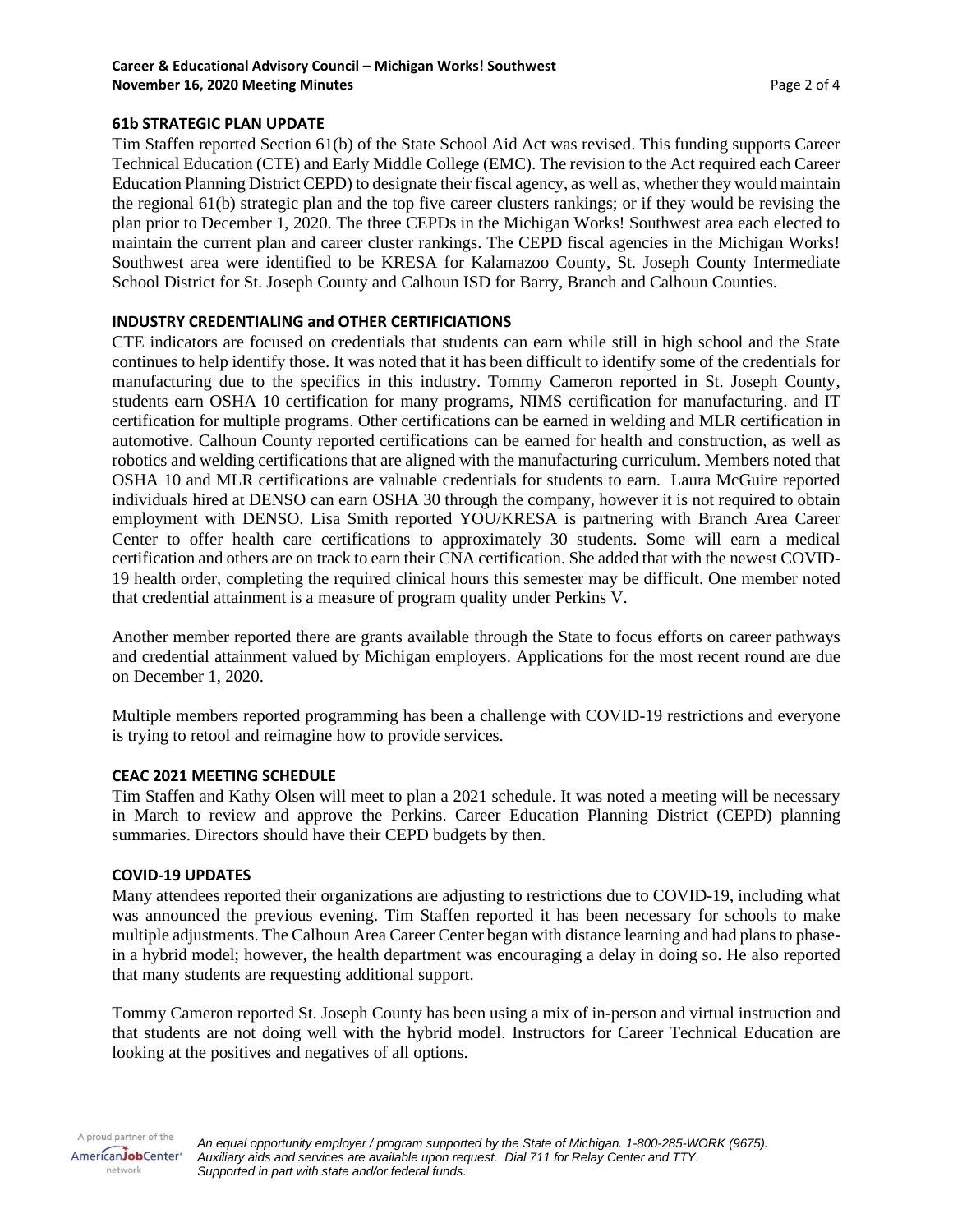One person reported some students were switching from healthcare careers and the reason given was that they did not want the added exposure to COVID.

Cameron Buck reported there has been good enrollment with little or no attrition in health, law and EMT CTE programs offered through Kalamazoo RESA. Tommy Cameron reported similar experiences in the CTE programs in St. Joseph County. Diane Roose reported they are not seeing a drop in enrollment in healthcare at Glen Oaks Community College; however, many providers are not letting students into their facilities to complete internships and clericals. Others reported experiencing the same limitation to complete clinicals for their healthcare students.

John Fiore reported Michigan Rehabilitation Services is providing all services virtually. Services provided by partners varies by the entity providing the services, some are virtual, and some are in-person. With the most recent Executive Order, most services will be virtual. Job coaching is being provided for essential workers and staff are coordinating other supports for their customers. MRS serves a vulnerable population and the number of MRS customers seeking employment was reported to be down.

Ashley Iovieno reported Michigan Works! Southwest attempted to open Service Centers for some in-person services; however, ended up moving back to all virtual services. Michigan Works! Southwest is exploring how to provide assessment tests for employers.

Employers in attendance reported businesses are facing many struggles during the pandemic which includes supply chain management, production and filling open positions.

# **CEAC METRICS**

Kathy Olsen requested that members notify her of career exploration events so that they can be included in the annual CEAC metrics.

### **MEMBER/GUEST UPDATES**

Jason Luke reported the annual MiCareerQuest Southwest will be held virtually in the spring of 2021. He also reported six new career coaches have been hired for middle school students in Kalamazoo County. In addition to several short videos, the career coaches will be talking with students about first jobs and promoting skills.

Laura McGuire reported DENSO is working on an Education Influence project and is partnering with DENSO North America Foundation to develop a career exploration website. Videos and lesson plans will be created and posted on the website. More information will be provided at a later date.

Deb Kolberg reported additional career path content for STEM education is being developed.

Ashley Iovieno reported the annual Manufacturing Day will be celebrated throughout the month of October. Staff are partnering with entities in the Battle Creek area to provide career panels for students. Additionally, a series of career exploration videos are being rolled out. The videos cover five job categories that includes production, logistics, information technology, engineering, and business services such as human resources. Links to the videos were sent to members following the meeting.

Jerry Johnson reported in the new year there will be a Request for Proposal (RFP) process to apply and be an approved provider of Adult Education services via Section 107 funding. The new three-year cycle is for July 1, 2021 through June 30, 2024. Eligible school districts seeking to receive 107 funding to provide Adult Education programming will be required to submit applications.